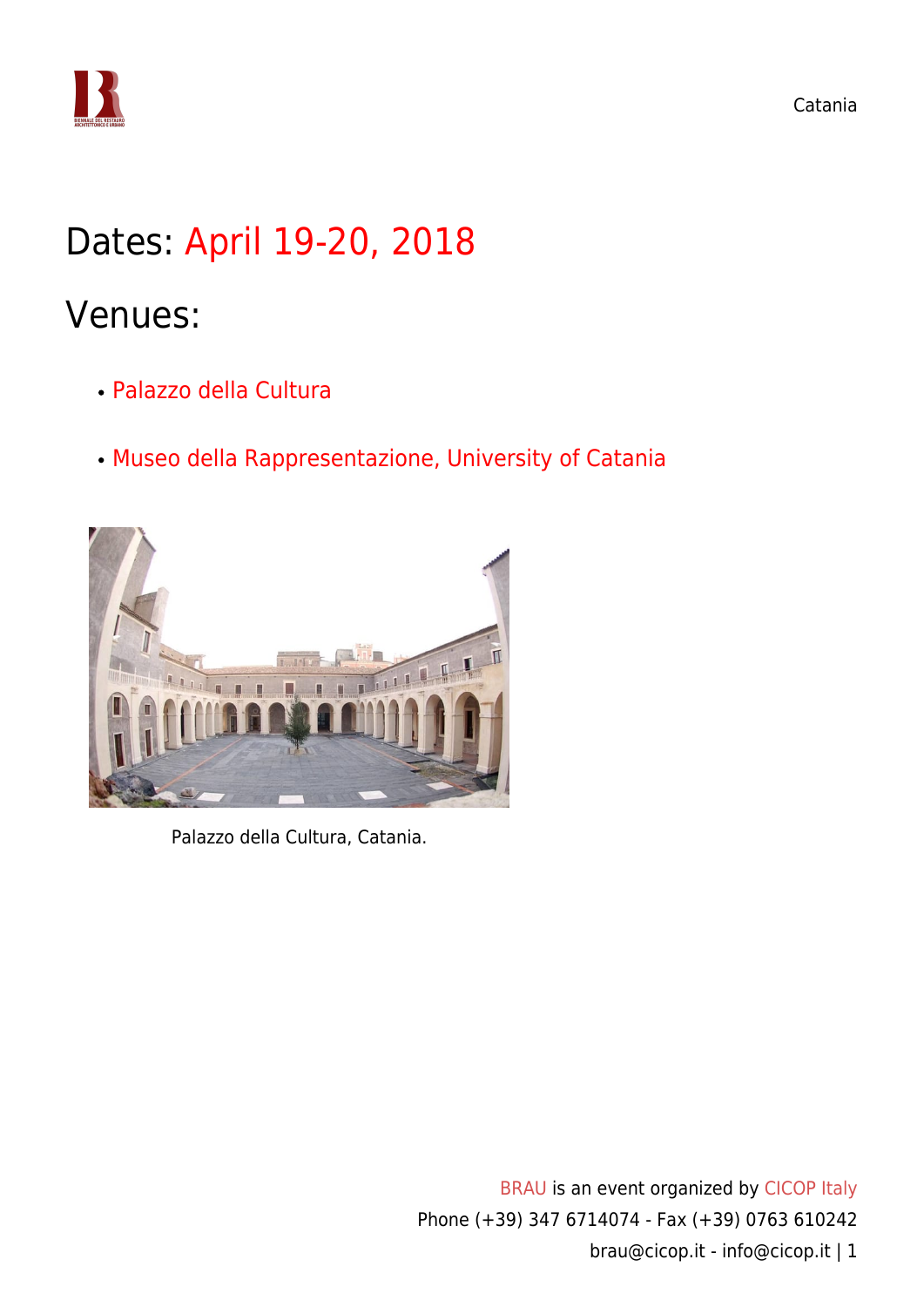



Museo della Rappresentazione, Catania.

# [Final Program](https://www.cicop.it/brau/en/brau4-locations/catania/final-program/) [Poster \(PDF\)](https://www.cicop.it/brau/wp-content/uploads/2018/04/BRAU4-Catania-Poster.opt_.pdf)

### BRAU4 Collateral Events

April 17-18: Short term meeting of project VVITA (Erasmus+ KA2 Cooperation for Innovation and the Exchange of Good Practices – Strategic Partnerships for higher education)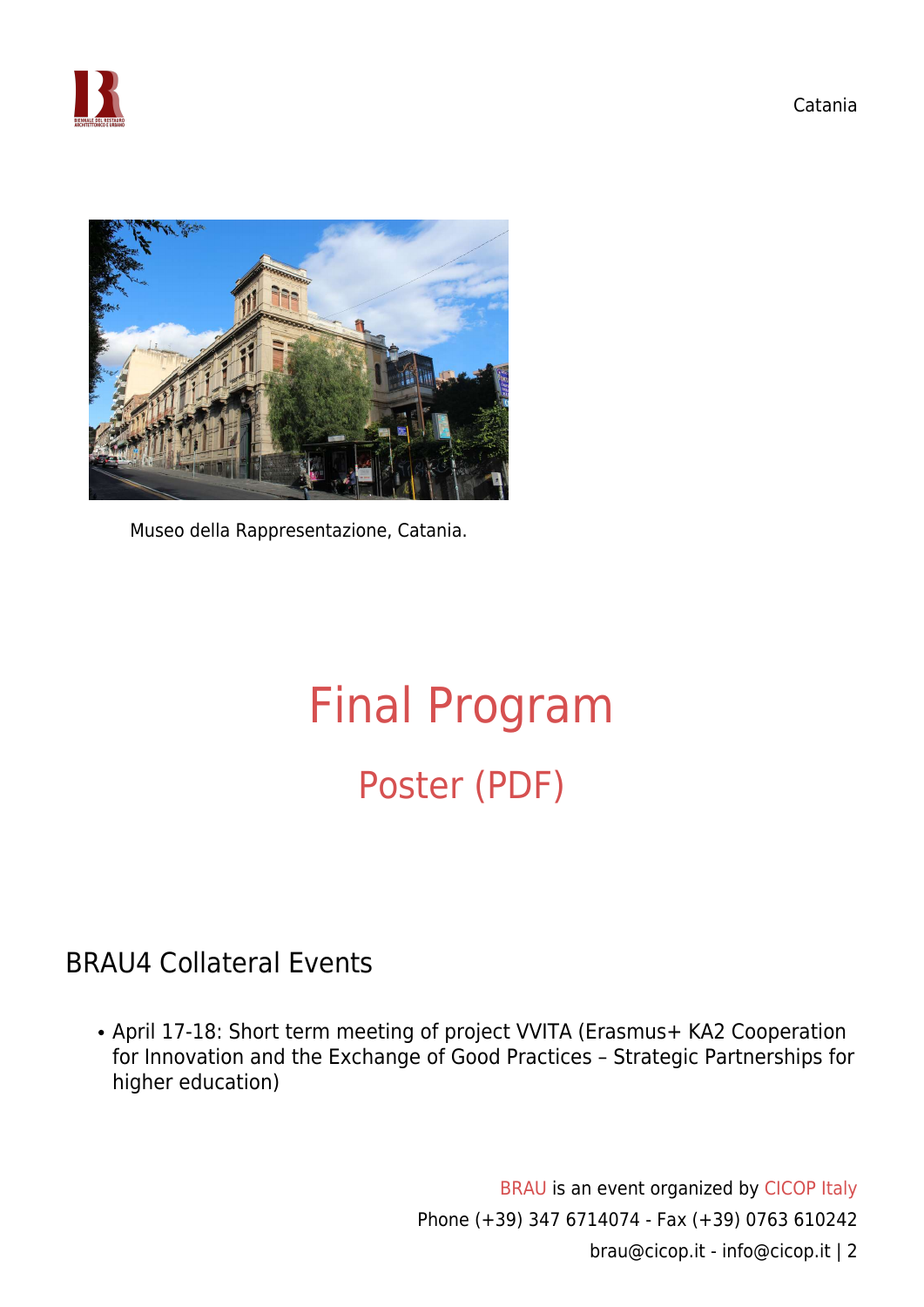

- [INARCASSA / CICOP Italy Architecture Award \(in italian\)](https://www.cicop.it/brau/it/brau4-premio-inarcassa-cicop/)
- Guided tour of the building site for the restoration and extension of the "Asilo Sant'Agata" in Catania

### Local co-organizers

#### [Click here for contact info.](https://www.cicop.it/brau/it/local-organizers-contact-info/)

- [Vincenzo Sapienza](https://www.cicop.it/brau/en/people/vincenzo-sapienza/) (coordinator), Associate Professor, Vice Head of the Department of Civil Engineering and Architecture of University of Catania
- Alessandro Amaro, President of the Architects' Association of Catania
- [Rosa Caponetto](https://www.cicop.it/brau/en/people/rosa-caponetto/), Associate Professor University of Catania
- [Santi Cascone](https://www.cicop.it/brau/en/people/santi-maria-cascone/), Full professor University of Catania
- Sebastiano D'Urso, Researcher University of Catania
- [Filippo Gravagno](https://www.cicop.it/brau/en/people/filippo-gravagno/), Associate Professor University of Catania
- [Alessandro Lo Faro](https://www.cicop.it/brau/en/people/brief-cv-of-alessandro-lo-faro/), Laboratory Coordinator University of Catania
- [Giuseppe Margani](https://www.cicop.it/brau/en/people/giuseppe-margani/), Associate Professor University of Catania
- [Angela Moschella,](https://www.cicop.it/brau/en/people/angela-moschella/) Researcher University of Catania
- Angelo Salemi, Full professor University of Catania
- [Giulia Sanfilippo](https://www.cicop.it/brau/en/giulia-sanfilippo/), Researcher University of Catania
- Maria Pia Tramontana, Atelier of Architecture Catania
- Gianluca Rodonò, PhD student, University of Catania
- [Dario Di Stefano](https://www.cicop.it/brau/en/people/brief-cv-of-dario-di-stefano/), PhD student, University of Catania
- Attilio Mondello, PhD student University of Catania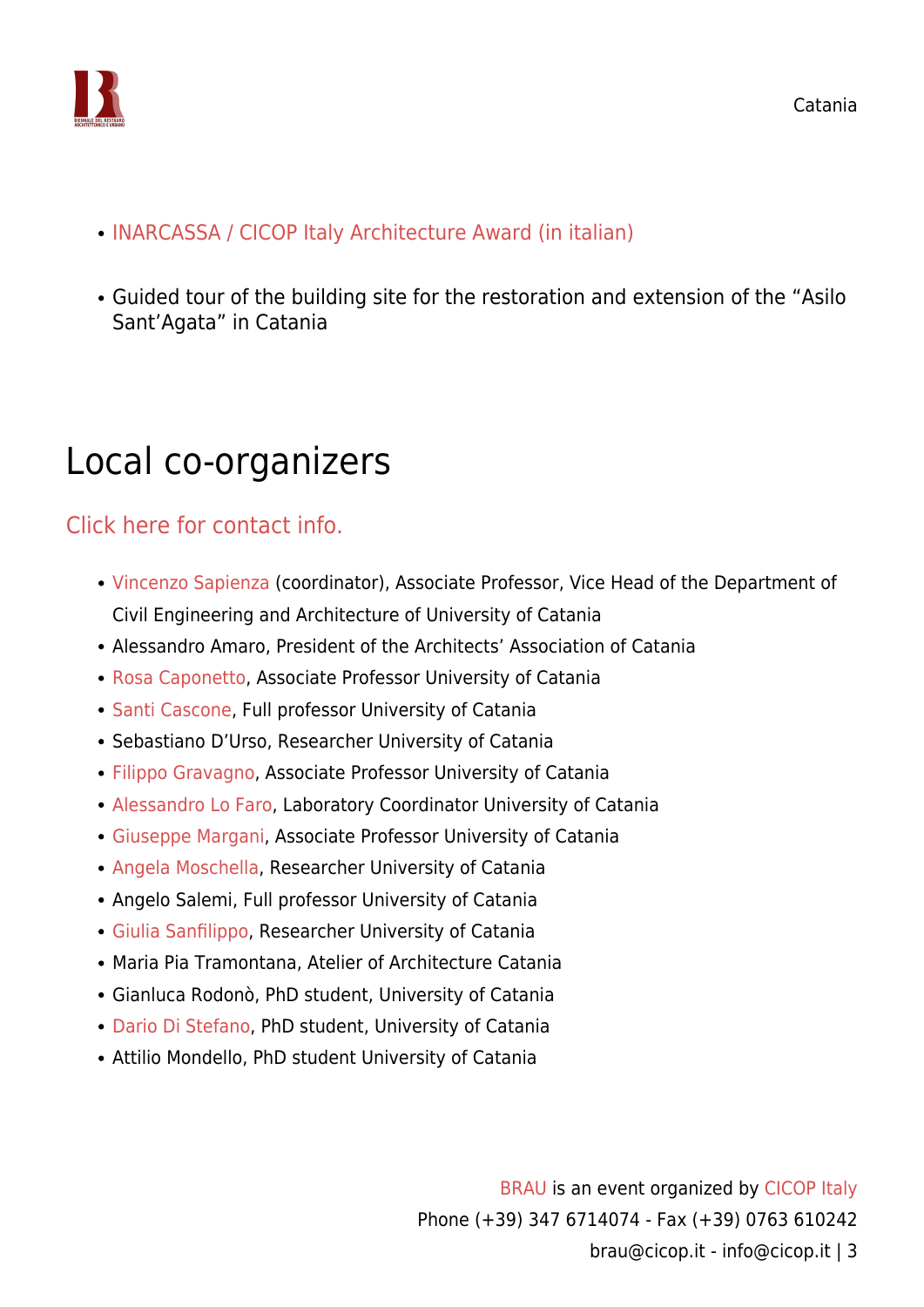

### Masterly conferences

- [Prof. Eng. Theodosios Tassios](https://www.cicop.it/brau/en/people/theodosios-tassios/), Emeritus Prof. of NTU of Athens, Greece "The submerged Ancient Greek Technology: From the ship-sheds of Piraeus to the shipwreck of Antikythera"
- [Prof. Marius Voica,](https://www.cicop.it/brau/en/people/marius-voica/) Associate professor of the "Ion Mincu" University of Architecture and Urbanism of Bucarest, Romania "The tradition of fishermen's shelters in Danube Delta"
- Prof. Luca Finocchiaro, Associate professor of Norwegian University of Science and Technology of Trondheim, Norway "The revitalization of the HouJi village: an analysis of historical, social and environmental issues"
- Dr. Ayat Elmihy, ANPIEMED Director, Alexandria, Egypt "The Hidden-Heritage – St. Catherine Cathedral – Rediscovering the Old City"
- [Prof. Renata Prescia](https://www.cicop.it/brau/en/people/renata-prescia/), Associate Professor of the University of Palermo, Italy "Heritage and communication: restoration and society"
- Prof. Carmela Crescenzi, Researcher at School of Architecture DIDA, Proposal's Coordinator of University of Florence

"Representation for knowledge, preservation and improvement of the Mediterranean rupestrian habitat"

• [Prof. Arch. Nina Avramidou,](https://www.cicop.it/brau/en/people/nina-avramidou/) president of CICOP Italy and CICOP Net Confederation "Ways of discovering historic buildings remains embedded in existing buildings"

### Local Patronages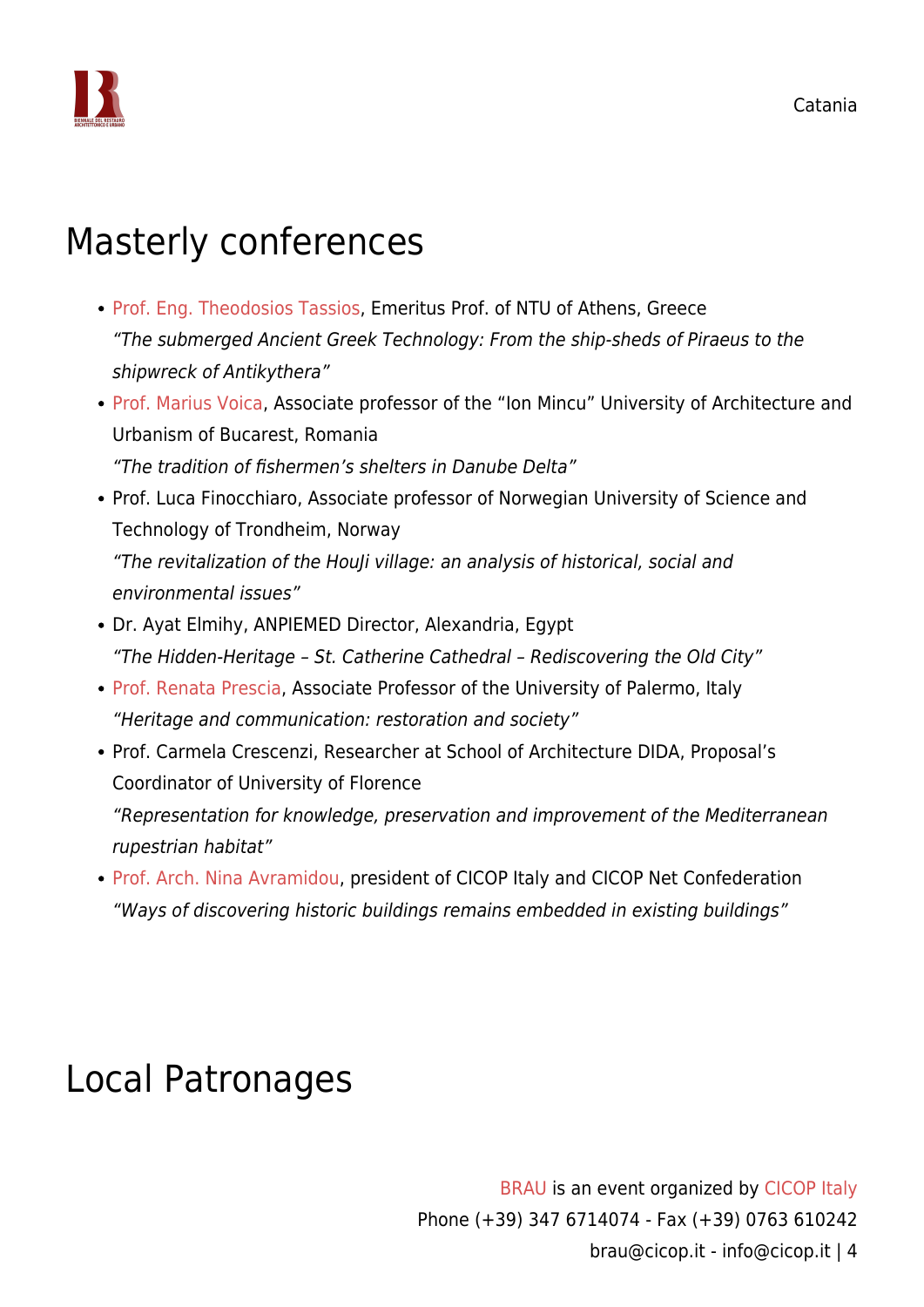



## **MINISTERO** PER I BENI E **I F ATTIVITÀ CULTURALI**

Logo Ministero per i Beni e le Attività Culturali.



Ministero degli Affari Esteri

e della Cooperazione Internazionale

Ministero Affari Esteri e Cooperazione Internazionale, Italy.



Logo Fondazione Matera-Basilicata 2019.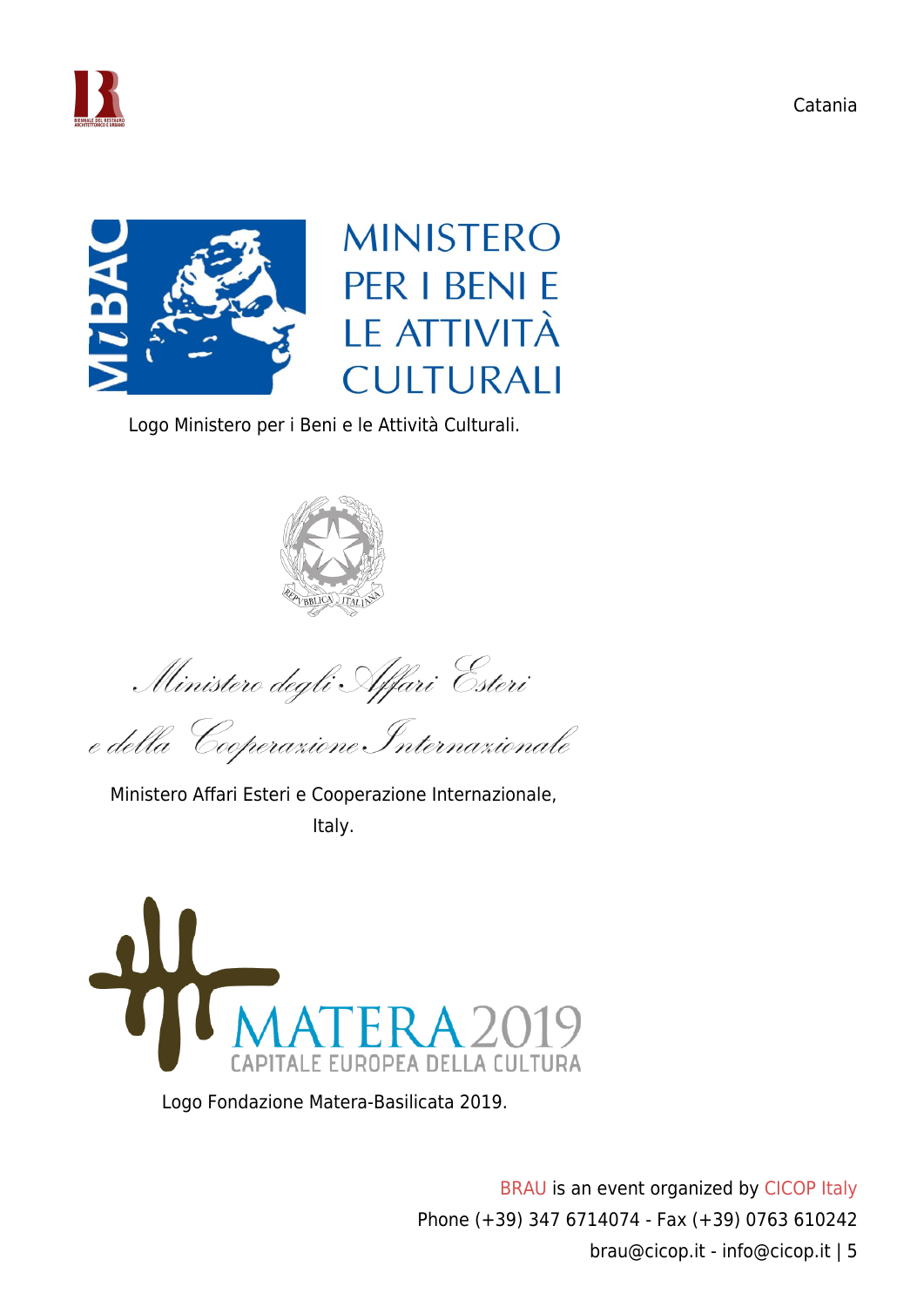





University of Catania.



Dipartimento di Ingegneria Civile e Architettura (DICAR), University of Catania.